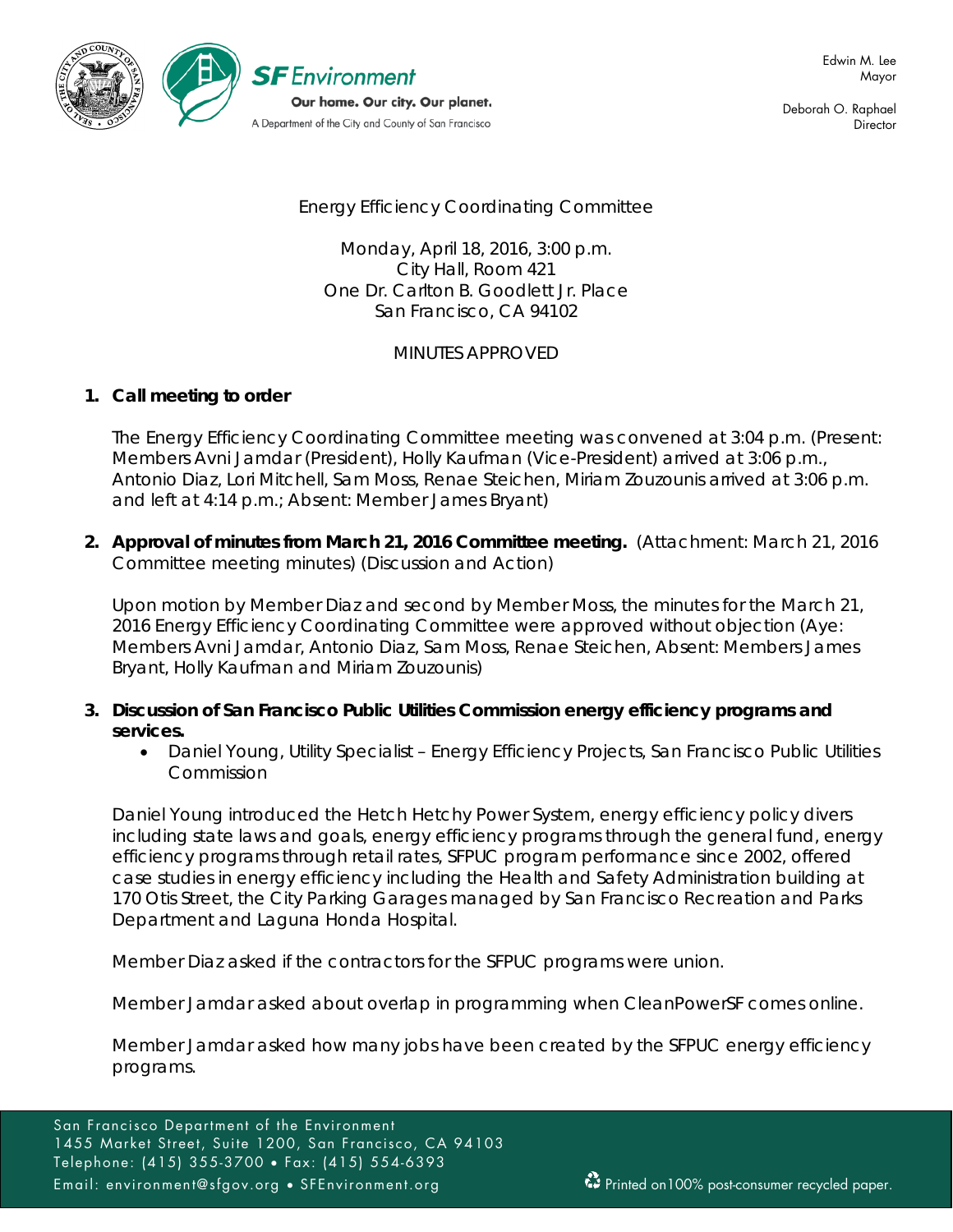Member Kaufman asked about the annual cost savings for the parking garage upgrades.

Member Zouzounis asked about the Laguna Honda facilities. Member Jamdar clarified if Laguna Honda was supported by the general fund.

Member Kaufman clarified about revenue sources to SFPUC.

Member Kaufman asked about energy efficiency programs in water and wastewater enterprises.

Member Zouzounis asked about enclosed reservoirs.

Public Comment:

Eddie Ahn, Brightline Defense Fund, discussed the availability of data on job training service providers.

- **4. Discussion of San Francisco energy efficiency matrix.** The Committee is developing a document that brings together information on energy efficiency programs in San Francisco organized by sector, funding sources, populations affected, various agencies involved and jobs added. (Attachment: Market Sectors and Programs Matrix)
	- Cal Broomhead, Climate and Energy Innovation Manager, San Francisco Department of the Environment

Cal Broomhead presented the San Francisco Energy Efficiency Matrix including the information by sectors, quantity of units, City policy and participation by PG&E program, Department of the Environment, SFPUC, State and Federal

Member Zouzounis asked about her communication with the Department of the Environment.

Member Steichen asked why the SFPUC changes their funding amount for upgrades and when new meter savings rules will go into effect.

Member Jamdar asked for the size and reach of programs listed on the Matrix such as budget and how many units to see if programs have been served effectively.

Member Steichen asked for a short description of programs.

Member Jamdar asked about existing programs.

Member Diaz discussed jobs added.

Member Jamdar, Steichen, Kaufman and Diaz discussed the matrix including workforce matters.

Member Steichen discussed using best practices for workforce recording.

Member Jamdar asked about SFPUC Community Benefits Program.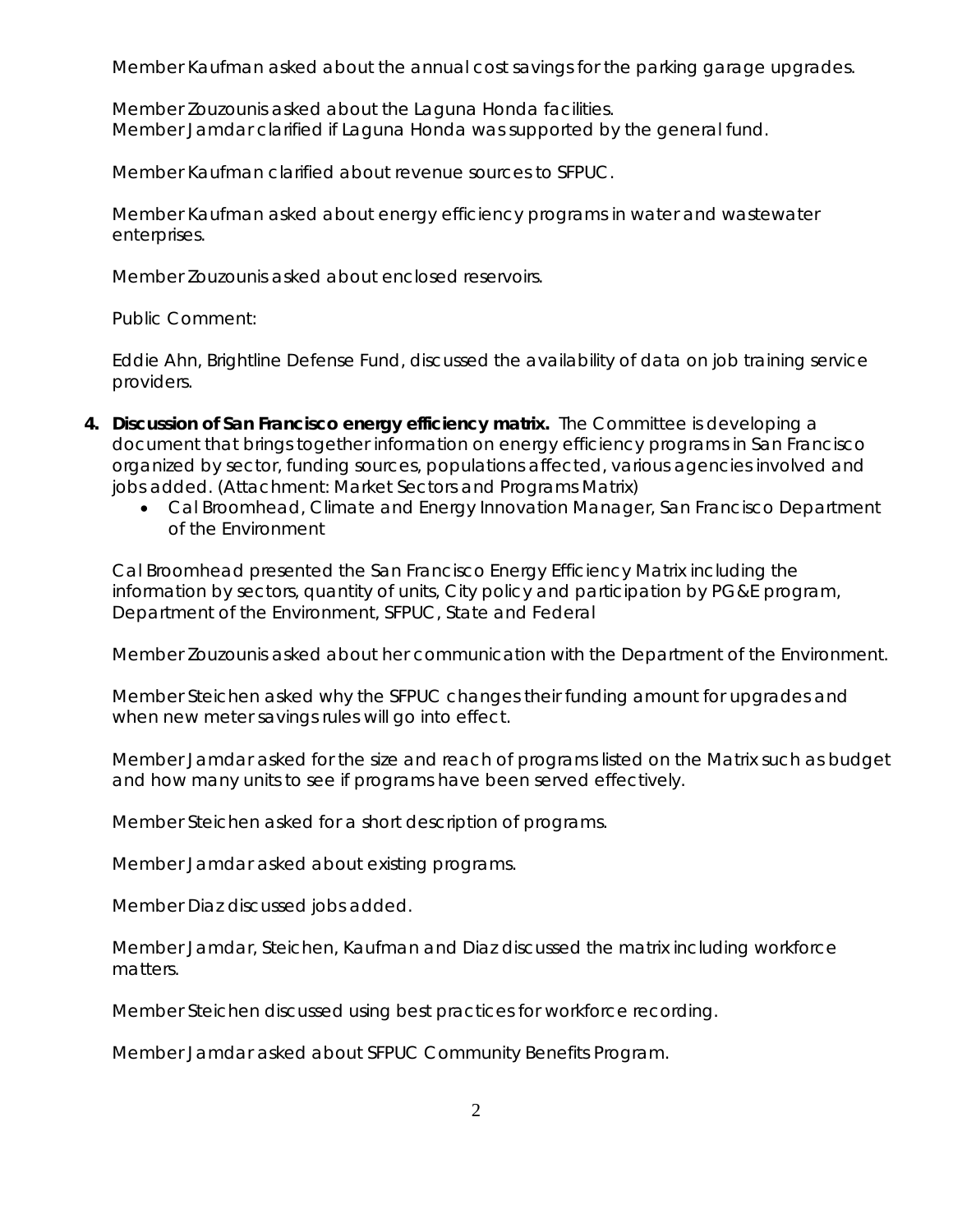Cal Broomhead suggesting narrowing the focus of the matrix to one or two sectors to make the work manageable.

Member Jamdar and Moss discussed the sectors to include in the matrix.

Member Moss asked for a list of the various sub-sectors.

Member Steichen asked for high level numbers of all of the sectors.

Member Jamdar asked for funding and program reach and confirmed that the priority sectors are small business and multi family facilities.

Member Steichen discussed PG&E information that was provided by zip code in San Jose.

Member Moss asked for case studies for presentations by the Department of the Environment about energy saving programs.

Member Jamdar discussed inviting PG&E to discuss multifamily programs with the Committee.

There was no public comment on this item.

**5. Discussion and review of the Committee's scope and timeline.** The Committee is developing documents to guide their discussion and evaluation of energy efficiency programs in San Francisco (Attachment: EECC Meeting Scope Document and EECC Timeline)

Member Kaufman introduced edits to the Committee's Scope Document.

Member Steichen clarified the third section of the goals relating to low-income and disadvantaged communities.

Member Diaz discussed the inclusion of low-income communities as per the authorizing legislation.

Member Steichen and Member Moss proposed changes to the goal to identify and advocate for resources for low-income and disadvantaged communities.

Member Sam Moss suggested removing the line from the work plan that discussed supporting SFE and other City agencies that run energy efficiency programs.

Member Jamdar presented the Committee's timeline.

Member Moss asked that the first two meetings be added to the timeline document.

There was no public comment on the item.

**6. Discussion of information gathering and future presentations to the Committee.** The Committee will discuss future presentations, information gathering and the Committee's preferred format for how information is provided to them, and assign Committee members to take the lead on presentations and information gathering by subject area.